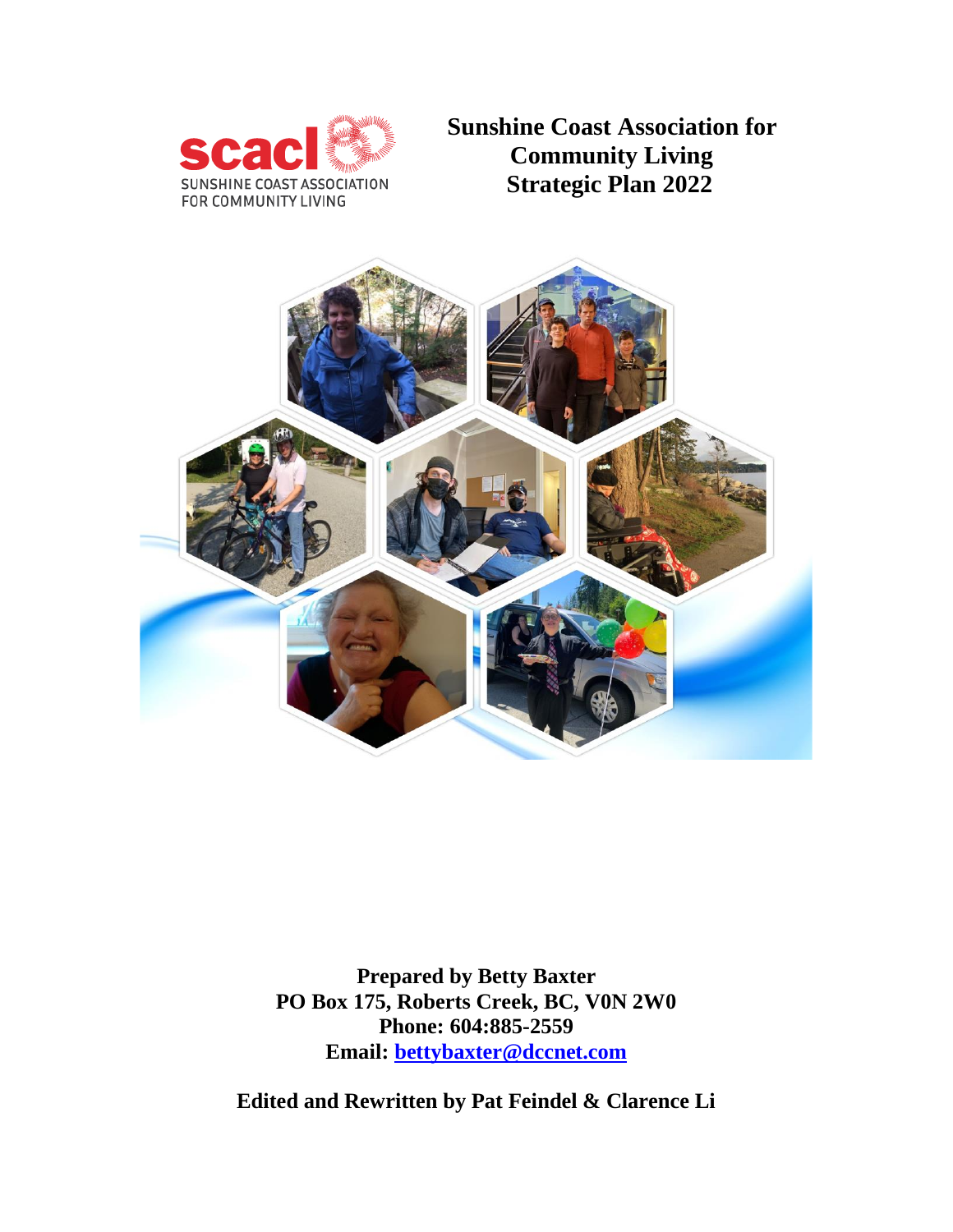# **Table Of Contents**

| <b>Emerging Vision, Mission and Values of SCACL 3</b>           |
|-----------------------------------------------------------------|
|                                                                 |
| <b>Introduction</b>                                             |
| 1. Advance citizenship during challenging times                 |
| 2. Invest in staff recruitment and development                  |
| 3. Improve communication throughout the organization            |
| 4. Build new partnerships and reconnect with community partners |
|                                                                 |
|                                                                 |
| <b>Appendix B: Notes from Program Coordinators Session13</b>    |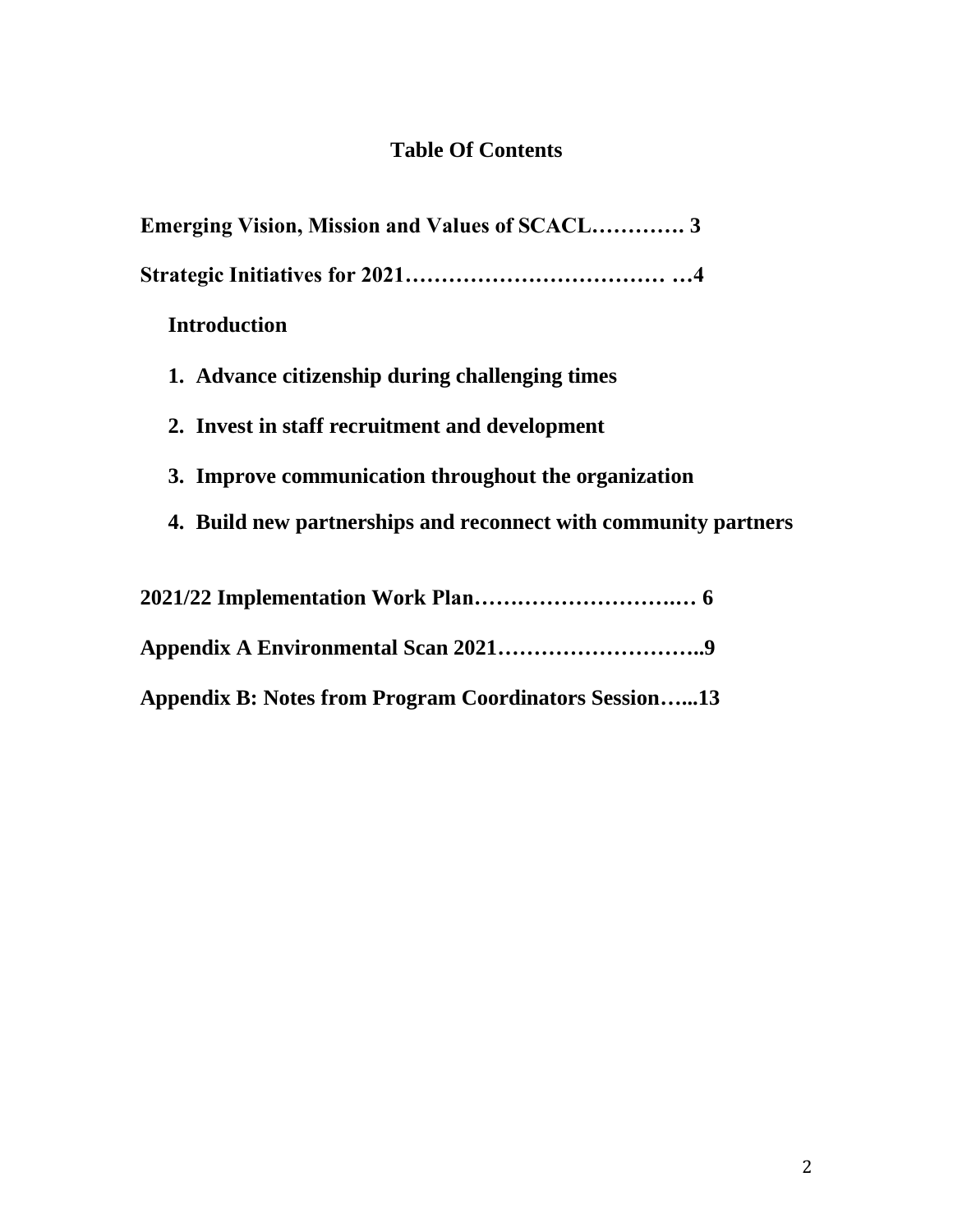#### **Emerging Vision, Mission and Values of SCACL**

#### **Vision (what we aim for)**

A community where everyone belongs, lives with dignity, and enjoys a full life.

#### **Mission (how we work towards vision)**

Providing people with developmental disabilities person-centred support and opportunities to thrive.

#### **Values**

Connection: Connecting with others to make our community stronger

Diversity: Honouring differences and embracing the uniqueness of each individual

Inclusion: Building communities where everyone belongs

Person-centred: Engaging individuals and their families in designing their support

Respect: Supporting every individual's right to self-determination

Safety: Creating safe working and living spaces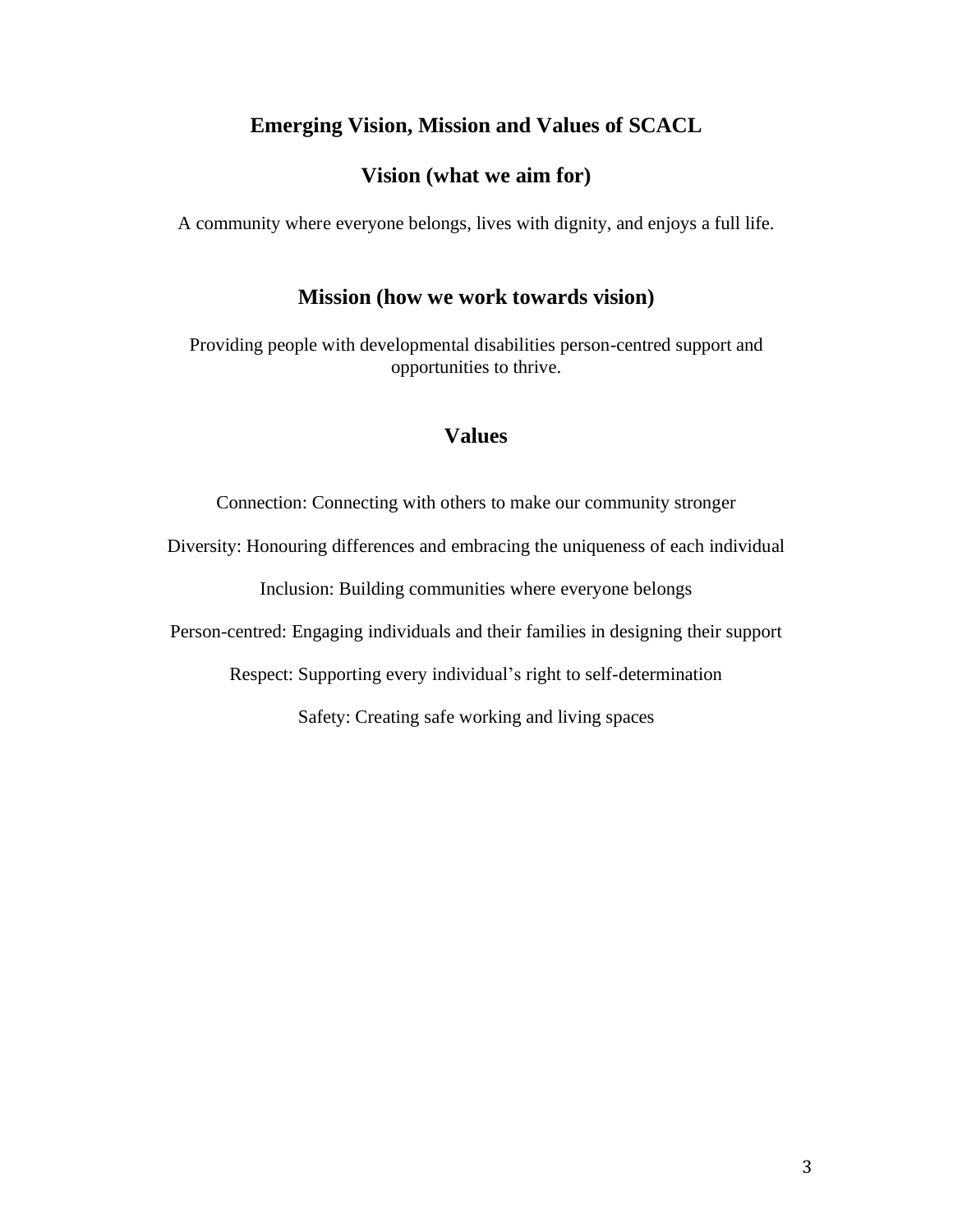# **Strategic Initiatives for 2021**

#### **Introduction**

This year's strategic plan has two major differences from previous plans:

- It has been compiled over 18 months during a period of many changes in both service delivery and the external environment, due to the COVID-19 pandemic.
- Throughout the planning period the board has continued to develop the foundational statements on the previous page as well as on the environmental scan and SWOT of factors affecting the organization (See appendix). Due to the extraordinary circumstances of this planning cycle and the environment changing so quickly, this plan is created as a one-year plan and will be re-visited in 2022.

As in previous years, a staff session was held to give middle management an opportunity to provide input to the board members and the planning committee. Due to pandemic safety protocols, however, direct input from other front-line staff or from the individuals served was not a part of this planning cycle. This is a missing piece from this plan.

The plan outlines priority strategic initiatives that will move the organization forward. Senior staff will prepare an implementation plan with specific operational activities to deliver on each strategic initiative.

The four major Strategic Initiatives for 2021/2022 are:

- 1. Advance citizenship during challenging times
- 2. Invest in staff recruitment and development
- 3. Improve communications throughout the organization
- 4. Build new partnership and reconnect with community partners

# **1. Advance citizenship during challenging times**

The pandemic has presented many challenges for community inclusion. The lack of opportunities for in-person gatherings for safety reasons has prevented persons served from participating in self-advocate committees, engaging in the development of the strategic plan, and in some cases participating in their personal service planning.

Our goals in the next 12 months are to:

- Re-engage self-advocates in strategic planning
- Support self-advocates in leadership development
- Improve consistency of personal service planning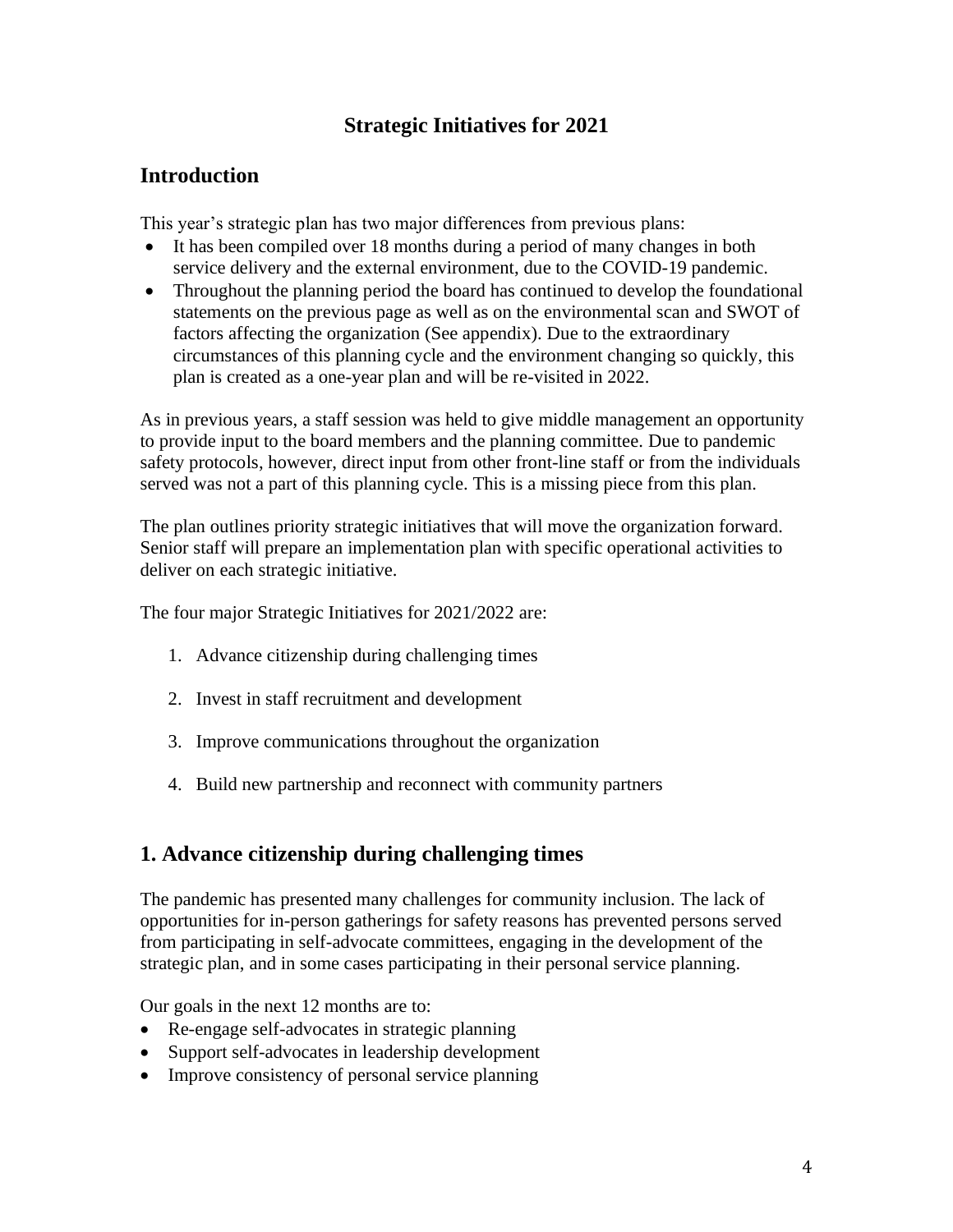# **2. Invest in staff recruitment and development**

The environmental scan revealed that both at SCACL and in the community, constant change is anticipated in the post-pandemic times and there is anxiety about change and the capacity of the organization to meet the increasing need for service. Contributing factors have been:

- increased demand for service
- increased complexity of services needed
- increased willingness of government to pay for services
- shortage of qualified staff throughout the province
- increased number of families moving to the Sunshine Coast due to pandemic and seeking a rural environment

Our goals in the next 12 months are to:

- Update strategies to address recruitment and retention in a time of a provincial labour shortage
- Invest in staffing to address training and workload
- Build mechanisms for the Board and management to monitor service capacity and to manage new service demands creatively

# **3. Improve communication throughout the organization**

Our goals in the next 12 months are to:

- Improve access to information and providing feedback
- Improve communications between management, program coordinators, and frontline staff
- Strengthen communication among persons served, and between persons served and **SCACL**
- Review and update language for recruitment

# **4. Build new partnerships and reconnect with community partners**

Our goals in the next 12 months are to:

- Build relationship with shíshálh Nation and enhance cultural competency
- Explore and identify other community relationships that SCACL would like to develop
- Have the Board to explore its advocacy role with regards to gaps in health services for people with developmental disabilities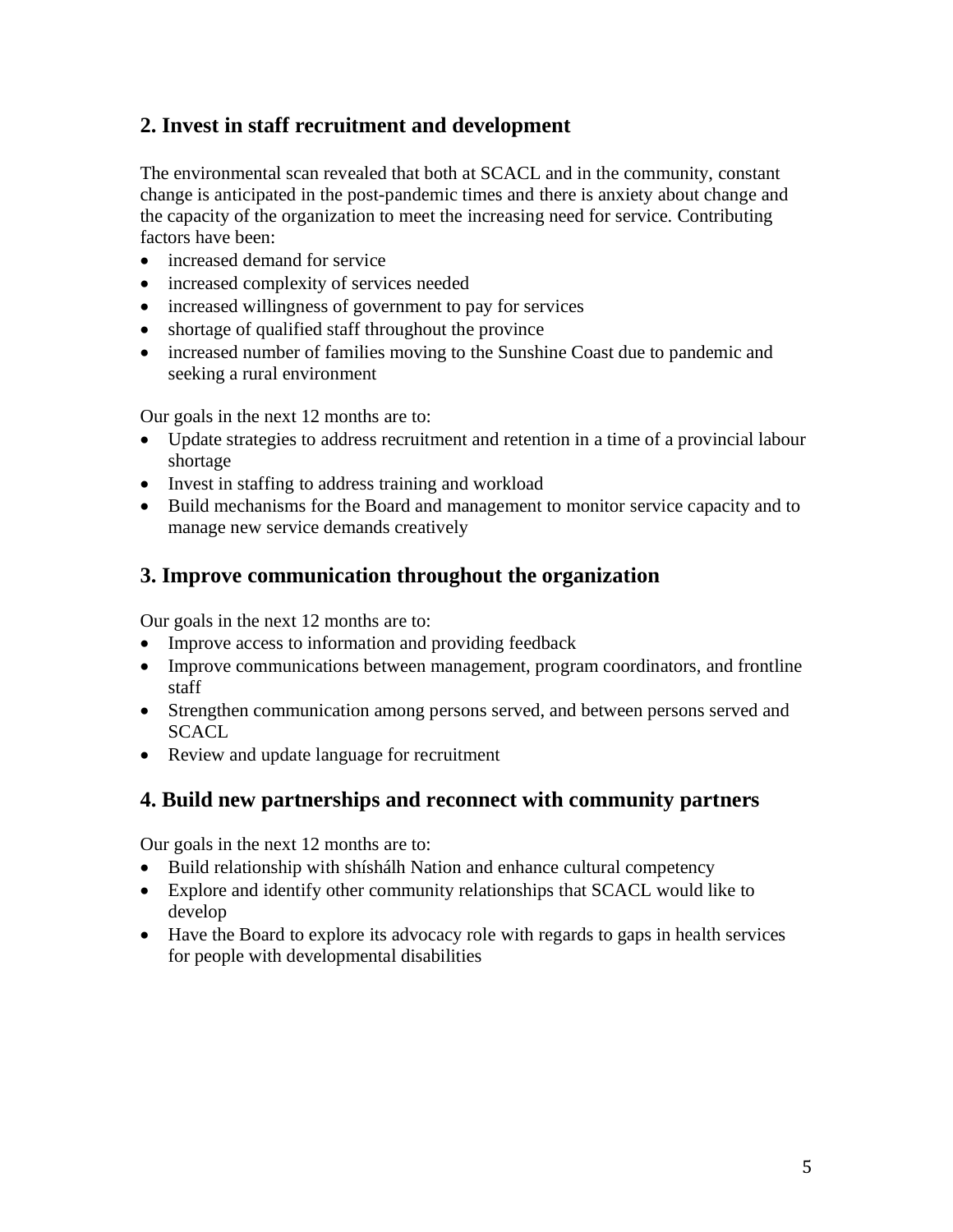| <b>GOAL category</b>                                    | <b>GOAL</b> specific                                               | <b>ACTIVITY</b>                                                                                                                                                                                  | <b>Tasked</b><br>to | <b>Output/indicators</b>                           | Outcomes/<br>change                                                         | <b>Resources</b><br>needed | <b>Timeline</b> | <b>Evaluation</b> | <b>Update</b> |
|---------------------------------------------------------|--------------------------------------------------------------------|--------------------------------------------------------------------------------------------------------------------------------------------------------------------------------------------------|---------------------|----------------------------------------------------|-----------------------------------------------------------------------------|----------------------------|-----------------|-------------------|---------------|
| Advance citizenship<br>during challenging<br>times      | Re-engage PS in<br>strategic<br>planning                           | Hold focus groups for PS to<br>present 2022 Plan and to<br>collect input for next round                                                                                                          | <b>DoQA</b>         | # of Focus groups<br>held<br># of PS interviewed   | Inputs for<br>next round of<br>strategic<br>planning                        |                            | By Jul 31       |                   |               |
|                                                         | Support PS in<br>leadership<br>development                         | Survey PS to assess interest in<br>reconvening Self Advocates<br>(SA) committee<br>Reconvene SA committee with<br>new terms of reference and<br>members if it is determined<br>there is interest | PC <sub>2</sub>     | Survey results                                     | Opportunitie<br>s for<br>friendship,<br>networking,<br>and self<br>advocacy |                            | By Jul 31       |                   |               |
|                                                         |                                                                    | Offer resources of other SA<br>within the province                                                                                                                                               |                     | Resource list                                      |                                                                             |                            |                 |                   |               |
|                                                         | Improve<br>consistency of<br>personal service<br>planning          | Report number of PSP meetings<br>held annually                                                                                                                                                   | PC <sub>2</sub>     | # of PSP                                           | Data to track<br>consistency                                                |                            | By Dec 31       |                   |               |
| 2. Invest in staff<br>Recruitment<br>and<br>Development | Update<br>strategies to<br>address<br>recruitment and<br>retention | On Recruitment:<br>Bi-monthly check-in with Open<br>Door and Capilano University                                                                                                                 | <b>HRM</b>          | No. of individuals<br>reach<br>Related hired count | Target: 50<br>Target: 5                                                     |                            | Ongoing         |                   |               |
|                                                         | (during labour<br>shortage)                                        | Exit survey with practicum<br>students                                                                                                                                                           |                     | # of students<br>interested in CL<br>sector        | Target: 10                                                                  |                            |                 |                   |               |
|                                                         |                                                                    | Develop and implement<br>strategies for hiring off coast                                                                                                                                         |                     | Track where<br>applicants hear about<br>us         | Off coast<br>applicants:<br>10<br>New Hired: 2                              |                            | By Apr 30       |                   |               |
|                                                         |                                                                    |                                                                                                                                                                                                  | ED                  |                                                    |                                                                             |                            | By Jun 30       |                   |               |

# **2022 Strategic Initiatives Implementation Work Plan (Updated 02/12/2022)**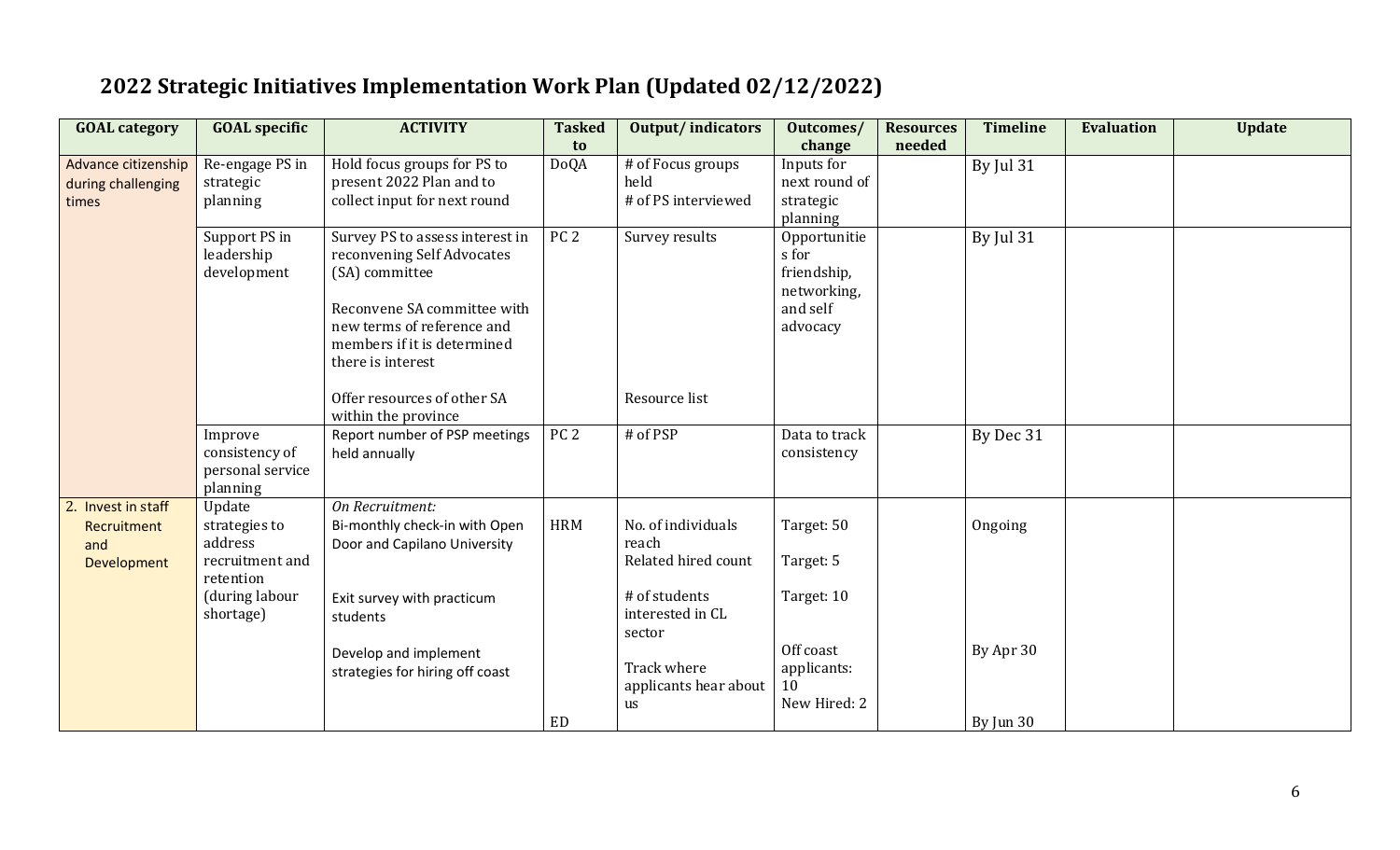| Invest in staffing<br>to address<br>training and<br>workload                                                                                   | Explore staff housing with Telus<br>Living Sechelt & other housing<br>under development<br>On Retention:<br>Provide team building events<br><b>Identify Career Coaches and</b><br>train coaches<br>Create new Training &<br>Technology Manager(TTM)<br>position to enhance onboarding<br>and ongoing training<br>Create new Scheduler position<br>to enhance scheduling<br>Identify trainer to offer<br>diversity/ cultural competency<br>(DCC) training | <b>HRM</b><br>TTM,<br>HRM,<br><b>DQA</b><br><b>HRM</b><br>TTM,<br>HRM,<br><b>DQA</b> | Units available for<br>staff<br># of team building<br>sessions held<br>Enrol ED, HRM & PCs<br>for Coaching Course<br>Set measurable<br>outcome and timeline<br>for onboarding and<br>training platform<br>Alleviate PC2<br>workload<br>Better training<br>coordination<br>DCC training<br>provided | 4 per<br>program<br>Building a<br>Coaching<br>culture<br>Improve<br>coordination<br>of training | Ongoing<br>Mar 31<br>Complete<br>onboarding<br>Apr 1<br>Sep 30 | 1st session scheduled in<br>Feb/Mar<br>CRM transitioned to<br>TTM on Feb 1<br>Scheduler hired Nov<br>2021<br>Complete onboarding by<br>Apr 1 |
|------------------------------------------------------------------------------------------------------------------------------------------------|----------------------------------------------------------------------------------------------------------------------------------------------------------------------------------------------------------------------------------------------------------------------------------------------------------------------------------------------------------------------------------------------------------------------------------------------------------|--------------------------------------------------------------------------------------|----------------------------------------------------------------------------------------------------------------------------------------------------------------------------------------------------------------------------------------------------------------------------------------------------|-------------------------------------------------------------------------------------------------|----------------------------------------------------------------|----------------------------------------------------------------------------------------------------------------------------------------------|
| Build<br>mechanisms for<br>the Board and<br>management to<br>monitor service<br>capacity and to<br>manage new<br>service demands<br>creatively | Establish service capacity<br>reporting metrics<br>Engage higher level planning<br>meeting with CLBC to<br>anticipate service demands                                                                                                                                                                                                                                                                                                                    | Board,<br>$\rm ED$<br>DQA, ED                                                        | Enhance planning for<br>growth                                                                                                                                                                                                                                                                     |                                                                                                 | By Jun 30<br>By Apr 30                                         | Meeting request made in<br>Dec 2021                                                                                                          |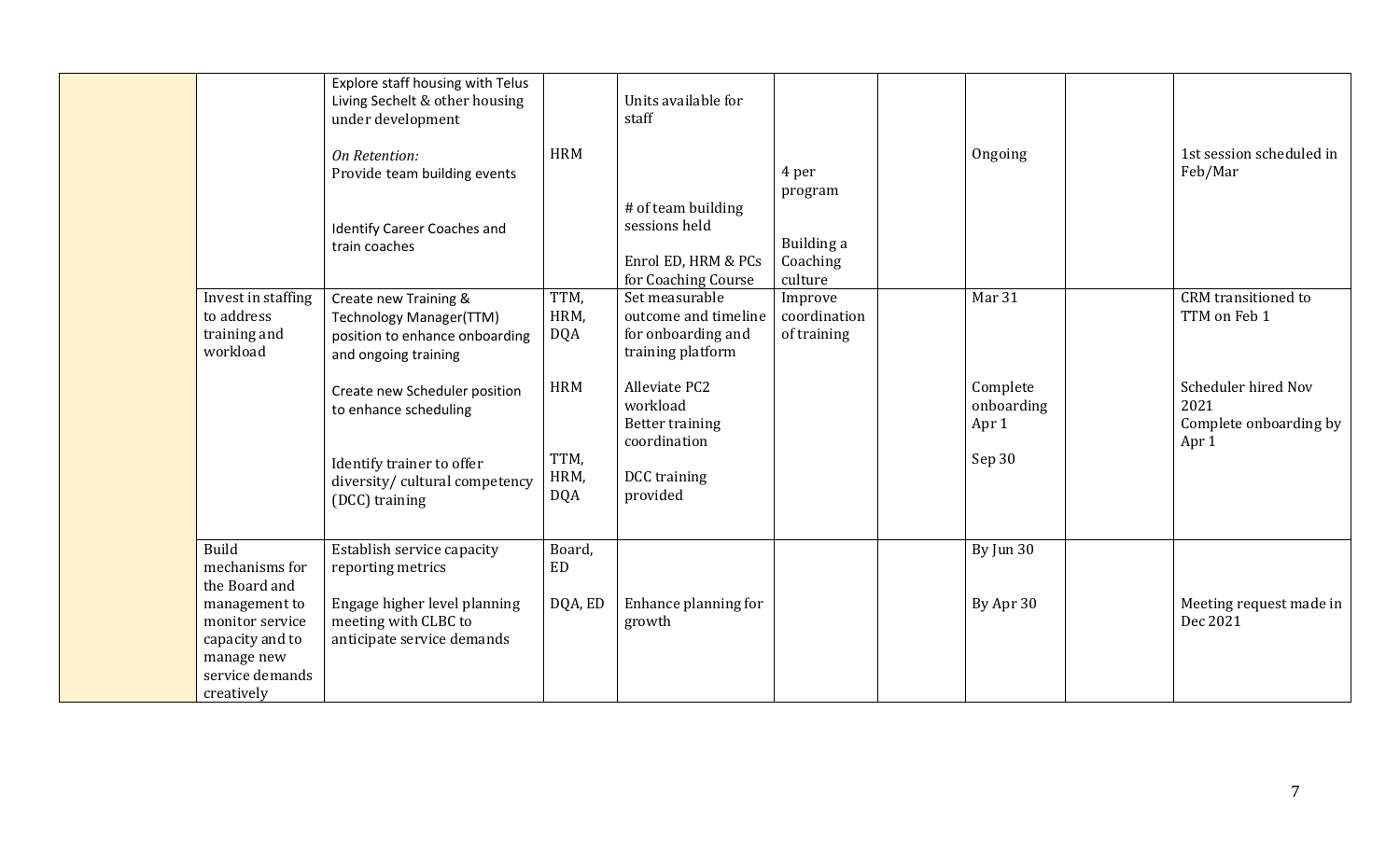| 3. Improve     | Improve access    | <b>Update Organization Chart</b> | <b>ED</b>       |                           |             |  |
|----------------|-------------------|----------------------------------|-----------------|---------------------------|-------------|--|
| communication  | to service        |                                  |                 |                           |             |  |
| throughout the | information and   | Develop a visual                 | <b>TTM</b>      |                           |             |  |
| organization   | providing         | communication chart              |                 |                           |             |  |
|                | feedback          |                                  |                 |                           |             |  |
|                | Improve           | Assess communication system      | ED, DQA         | Identify                  | By Apr 30   |  |
|                | communication     |                                  |                 | communication gaps        |             |  |
|                | between           |                                  |                 |                           |             |  |
|                | management,       | Create and implement a           |                 | <b>Communication Plan</b> | By Jun 30   |  |
|                | program           | communication plan for the       |                 | implemented               |             |  |
|                | coordinators and  | agency                           |                 |                           |             |  |
|                | frontline staff   |                                  |                 |                           |             |  |
|                | Strengthen        |                                  |                 |                           |             |  |
|                | communication     |                                  |                 |                           |             |  |
|                | among persons     |                                  |                 |                           |             |  |
|                | served, and       |                                  |                 |                           |             |  |
|                | between persons   |                                  |                 |                           |             |  |
|                | served and        |                                  |                 |                           |             |  |
|                | <b>SCACL</b>      |                                  |                 |                           |             |  |
|                | Review and        | Update Hiring page on Public     | HRM,            | More impactful job        | By Apr 30   |  |
|                | update language   | site                             | <b>TTM</b>      | ads                       |             |  |
|                | for recruitment   | Create in-house hiring video     |                 |                           |             |  |
| 4. Build new   | $Bu$ ild          | Partner with CLBC and other      | ED              |                           | By Jun $30$ |  |
| partnerships & | relationship with | service providers to meet with   |                 |                           |             |  |
| reconnect with | shíshálh Nation   | Nation's elders                  |                 |                           |             |  |
| community      | and enhance       |                                  |                 |                           |             |  |
| partners       | cultural          |                                  |                 |                           |             |  |
|                | competency        |                                  |                 |                           |             |  |
|                | Identify new      | <b>Explore new Supported</b>     | PC <sub>2</sub> |                           | By Jun 30   |  |
|                | potential         | <b>Employment partners</b>       |                 |                           |             |  |
|                | partners in the   |                                  |                 |                           |             |  |
|                | community         |                                  |                 |                           |             |  |
|                | Have the Board    |                                  | Board           |                           |             |  |
|                | to explore its    |                                  |                 |                           |             |  |
|                | advocacy role     |                                  |                 |                           |             |  |
|                | with regards to   |                                  |                 |                           |             |  |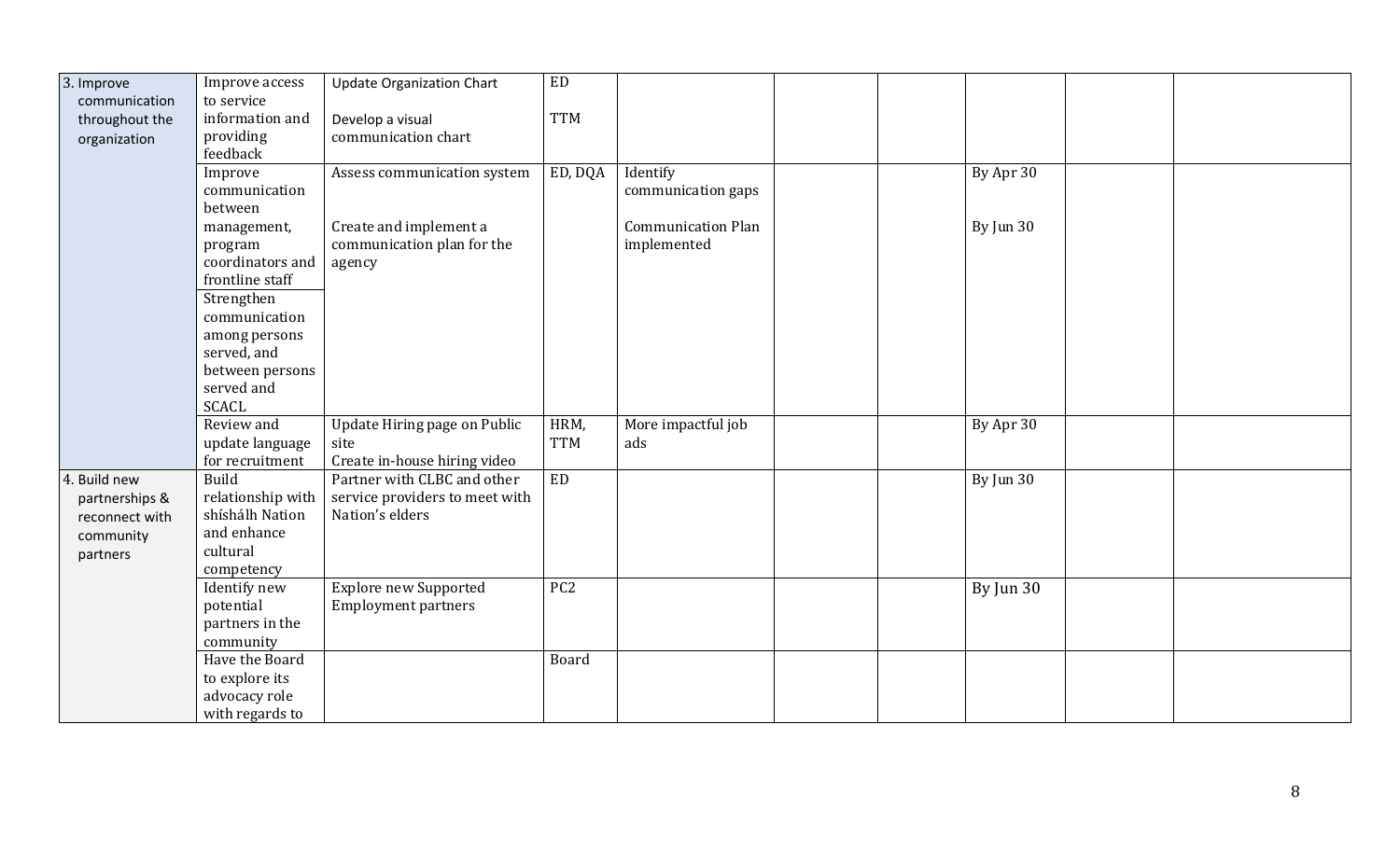| gaps in health |  |  |  |  |
|----------------|--|--|--|--|
| services for   |  |  |  |  |
| people with    |  |  |  |  |
| developmental  |  |  |  |  |
| disabilities   |  |  |  |  |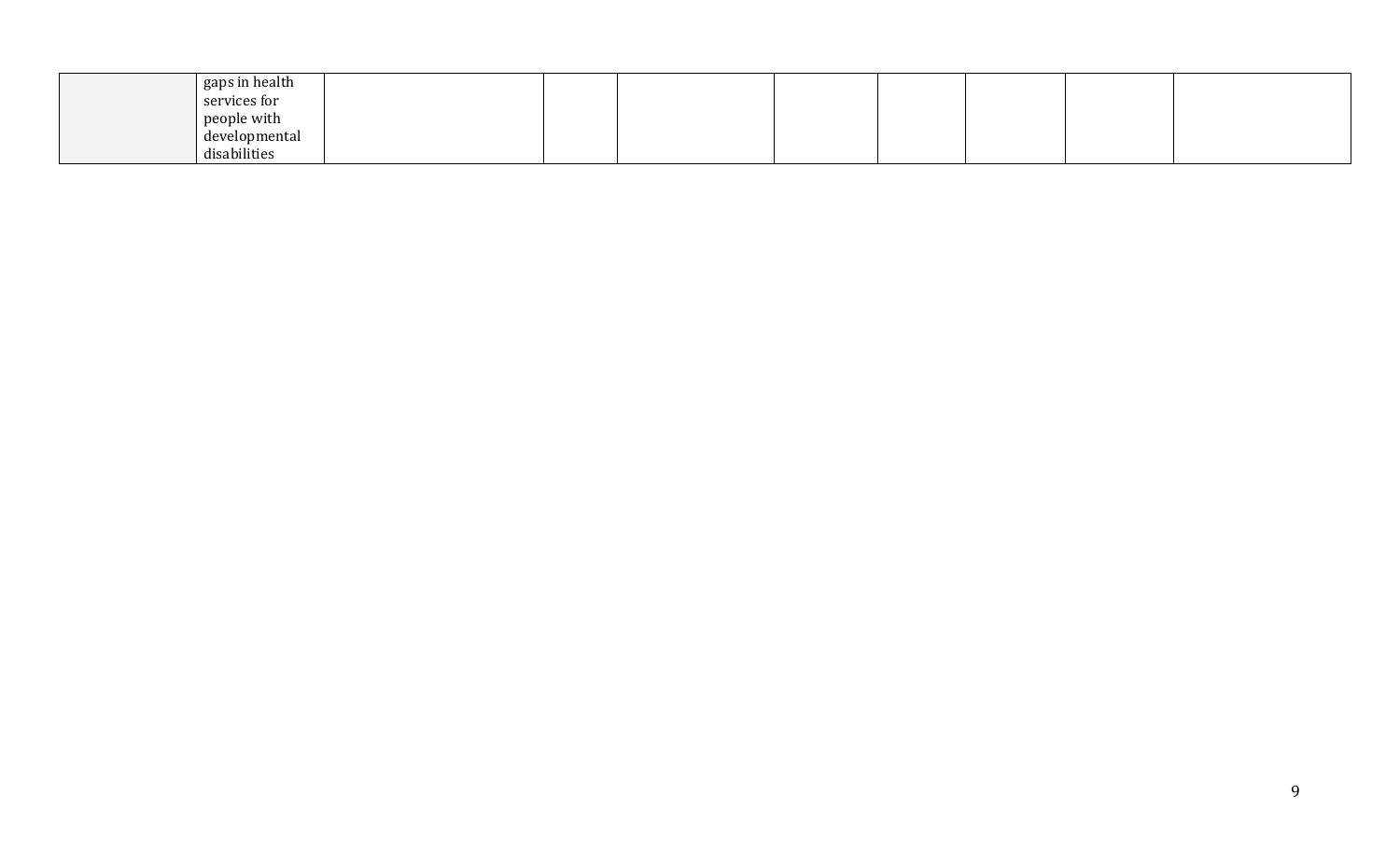# **Appendix A: Environmental Scan and SWOT**

#### **What is an Environmental Scan?**

Environmental Scanning is the process of gathering information about events and their relationships within an organization's internal and external environments. The basic purpose is to help determine the future direction of the organization.

For the purpose of updating and developing the strategic priorities for SCACL, this Environmental Scan examined changes in:

- 1. the Community Living Sector
- 2. government policy, legislation and regulations
- 3. local demographic and population trends
- 4. economic trends
- 5. technological trends

# **Environmental Scan Data 2021**

SCACL has been providing support services for individuals with developmental disabilities living on the Lower Sunshine Coast of British Columbia from Port Mellon to Egmont since 1959.

#### **1. Community Living Sector**

#### **Highlights from [CLBC's Service Plan 2020/21 –](https://www.communitylivingbc.ca/wp-content/uploads/CLBC_20-21_SP_FINAL.pdf) [2022/23](https://www.communitylivingbc.ca/wp-content/uploads/CLBC_20-21_SP_FINAL.pdf)**

*General*:

• CLBC's include Me! initiative1 has shown that **people who live on their own through supported living** believe that they **have a higher quality of life in the areas of selfdetermination, rights, personal development and social inclusion** relative to those living in other types of residential services.

*Performance goals*

• Individuals have **increased access to a range of home support options**, i.e. increase access to affordable, inclusive housing; increase the availability of housing by collaborating with [partners] to support the development of inclusive housing; implement improvements to shared living by collaborating with



members of the Home Sharing Working Group and other key stakeholders.

• Individuals have **greater access to employment opportunities**.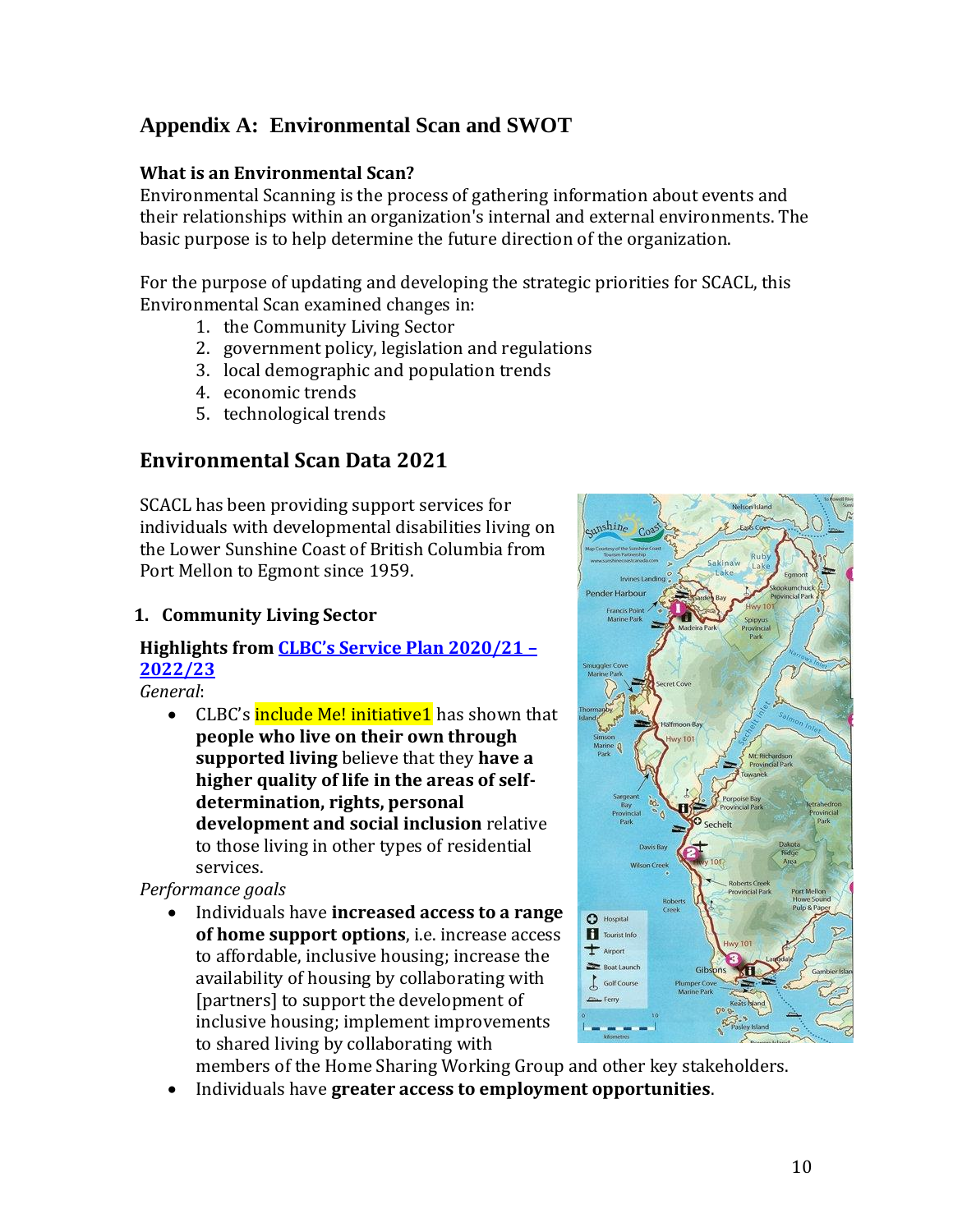• **Enhance partnerships with service providers to ensure delivery of quality services …** that advance people's quality of life and are aligned with CLBC's goals.

*Trend & Risks:*

- CLBC caseload continues to increase at a rate well in excess of general population growth, creating ongoing service demand pressures. About 900 to 1,100 people become eligible for CLBC services each year.
- CLBC predicts that the need for home support services will grow more rapidly than CLBC caseload growth.
- There is increasing pressure on families who care for their adult children at home, as care-givers age and care requirements increase (increasing needs for respite care).

# **2. Government policy, legislation and regulations**

# **Highlights from BC Premier's Mandate Letter for CLBC 2021/22**

- Continue work on the Reimagining Community Inclusion Initiative to improve services for adults with intellectual and developmental disabilities.
- Enhanced services for clients with 1) **complex functional and medical issues** and 2) **multiple complex needs**
- Continuing to **build Trauma Informed Practice (TIP) into policy and practice** with CLBC staff and external partners
- Adopting the **Gender-Based Analysis Plus (GBA+)** lens and framework in policy development to **ensure that equity** is reflected in budgets, policies, and programs.
- **Increasing opportunities** for individuals **to live as independently as they are able**

# **3. Local demographic and population trends**

#### **Highlights from A Vital Exploration (2020) – [Greater Sea-to-Sky and Howe](https://sunshinecoastfoundation.org/wp-content/uploads/2020/12/SeatoSkyVitalExplorationsReport-2020-FINAL-R.pdf)  [Sound Community Foundations](https://sunshinecoastfoundation.org/wp-content/uploads/2020/12/SeatoSkyVitalExplorationsReport-2020-FINAL-R.pdf)**

"In a province-wide Vital Signs survey conducted by Vancouver Foundation in 2016, the three most important issues identified by Greater Sea-to-Sky and Howe Sound residents for their community were: **Housing** (47%); **Transportation** (41%); and **Environment** (29%).

# **Highlights from 2021 Poverty Reduction Strategy project findings:**

Poverty defined: lacking the resources, means, choices, and power necessary to acquire and maintain a basic living standard and to participate in society.

Key Findings:

• **Lack of Food Security**: In 2020 demand for family grocery vouchers in SD46 increased from 19 to 79 families (feeding over 280 people); people accessing Food Bank increased by 40% in recent years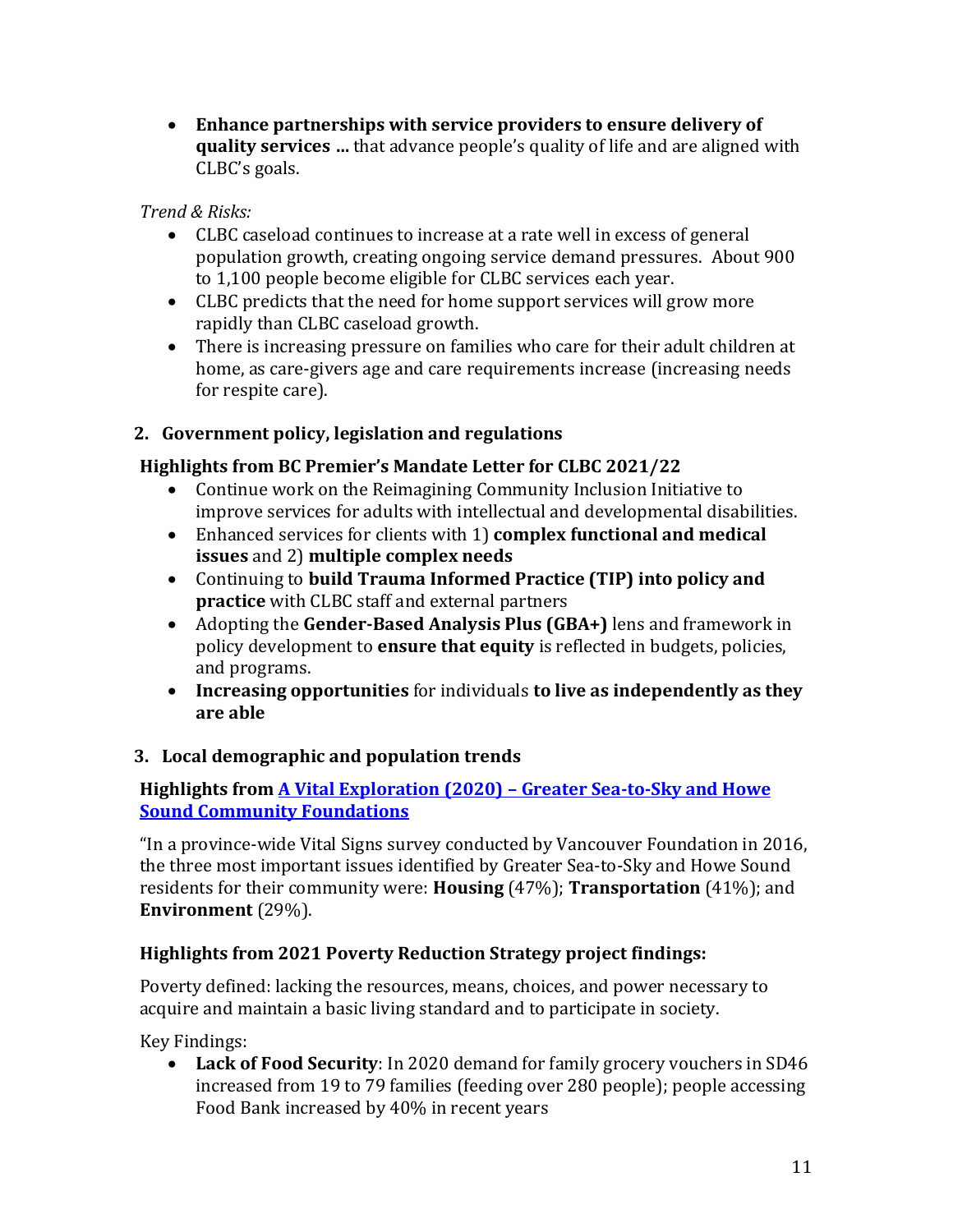- **Lack of supportive & affordable housing**: Waitlist of 300 people for senior's housing, 60 people for supported housing
- **18% of SC residents live in poverty** (about 1 in 5)
- More than 80% of families cannot find **childcare** they need in licensed daycares
- **Rent nearly doubled** between 2016 and 2019, and price of detached homes increased by over 50%
- 40% or more renter households were living in **unaffordable housing** (more than half their income on housing costs)

#### **Population highlights fro[m Sunshine Coast Foundation 2019 Vital Signs Brief:](https://sunshinecoastfoundation.org/vital-signs/2019-vital-brief/)**

#### **OUR COMMUNITY**

There has been steady population growth over the last 10 years, particularly for those aged 55 and older. There has also been solid growth among 25 -34 year olds. It is projected that the ratio of working age to non-working age Coasters will continue to decline.

#### **Population**

In 2016, there were 29,970 people living on the Coast, up 4.7% from 2011 and 7.8% from 2006. The overall rate of growth was slower than in BC. However, the Coast's population over 55 grew faster than in BC, while the population below

#### Age Rands

50 grew more slowly.

The median age has continued to rise dramatically, from 48.5 in 2006 to 51.6 in 2011 and 55 in 2016 (43 in BC). The most significant increase since 2008 has been among 65-74 year olds while the most significant decrease has been among 45-54 year olds.

#### **Projected Population changes**

According to BC Stats projections, the Coast's population will increase by 11.5% from 2019 to 2029. However, the 80 and older population will almost double. By 2029 there will be more children and seniors than working age adults (15-64).

| Year       | 2008        |        | 2013                  |        | 2018  |        |  |  |  |
|------------|-------------|--------|-----------------------|--------|-------|--------|--|--|--|
| $O - 14$   | 3897        | 13.71% | 11.54%<br><b>3450</b> |        | 3372  | 10.54% |  |  |  |
| $15 - 24$  | <b>2930</b> | 10.30% | 3007                  | 10.06% | 2537  | 7.93%  |  |  |  |
| $25 - 34$  | 2027        | 7.13%  | 2480                  | 8.29%  | 2931  | 9.16%  |  |  |  |
| $35 - 44$  | 3240        | 11.39% | 3019                  | 10.10% | 3388  | 10.59% |  |  |  |
| $45 - 54$  | 5047        | 17.75% | 4548                  | 15.21% | 4018  | 12.56% |  |  |  |
| $55 - 64$  | 5244        | 18.44% | 5857                  | 19.59% | 6187  | 19.34% |  |  |  |
| $65 - 74$  | 3256        | 11.45% | 4409                  | 14.75% | 6012  | 18.79% |  |  |  |
| $75 - 90+$ | 2793        | 9.82%  | 3131                  | 10.47% | 3551  | 11.10% |  |  |  |
| Total      | 28434       |        | 29901                 |        | 31996 |        |  |  |  |

**Projected Dependency Ratio** Number of children (O-14) and seniors (65 plus) for every 100 working age adults  $(15-64)$ 



#### **Diversity**

The Sunshine Coast population is not diversifying nearly as quickly as in BC as a whole. The percentage of immigrants increased slightly from 17% in 2006 to 19% in 2016 (28% for BC in 2016). Compared to BC as a whole, more Sunshine Coast immigrants arrived prior to 1981, before they were age 24 and from the Americas or Europe. The percentage of visible minorities in 2016 (7%) was higher than in 2006 (4.6%) but still substantially lower than in BC as a whole (30%). The percentage of residents who do not speak English or French remains tiny (.3% in SCRD; 3.3% in BC).

#### *On Vulnerable Populations:*

While many Coast residents enjoy a high quality of life, vulnerable populations are faring worse than they did a decade ago. For example, food bank use is an indicator of those facing many challenges. The report notes that the number of households registered at the Sunshine Coast Food Bank grew from 450 in 2009 to 770 in 2018, a 70% increase.

*On Cost and Availability of Housing:*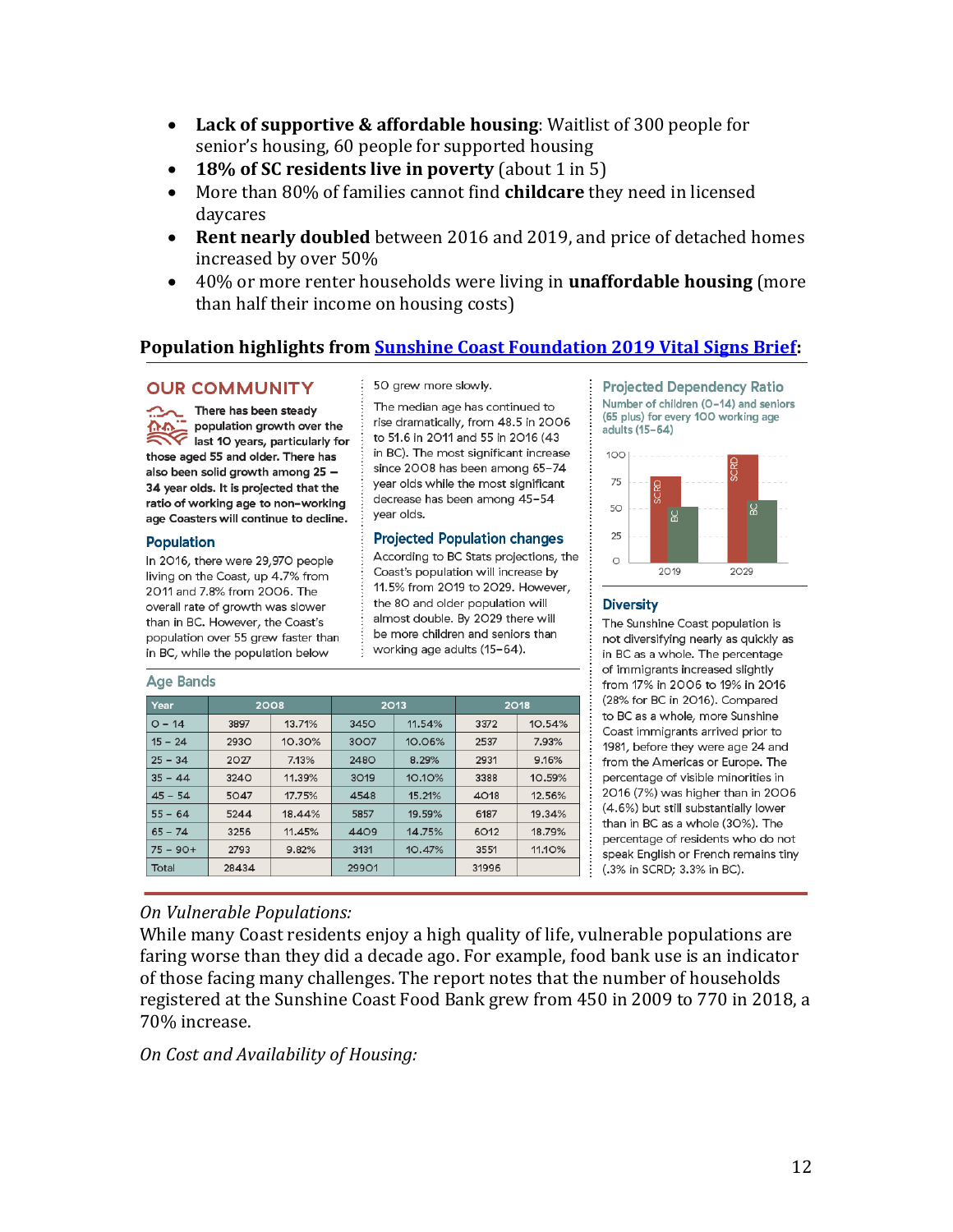The percentage of local renters spending more than 30% of their income on housing increased by 6%, from an average of 46% in 2006 to 52% in 2016, which is greater than the provincial average of 43%.

#### *Takeaway:*

Despite the efforts of wonderful agencies and generous donors, life is not getting any better for those among us who are most vulnerable. The projected decrease in working age residents for the next 10 years has serious implications for many aspects of community life, including economic vitality, health care, housing, transportation, and accessibility.

# **Highlights from the [2020 Sunshine Coast Housing Needs Report](https://gibsons.ca/wp-content/uploads/2020/11/2020-11-17_SUNSHINECOAST_HNR-FINAL.pdf)**

"Across the Coast, median-earning households are priced out of homeownership and renter households struggle to find available and appropriately priced long-term rentals."

"In 2016, there were approximately 1,175 renter and 860 owner households in Core housing Need, living in unacceptable conditions and unable to afford acceptable alternative housing. The 2020 homeless count conducted in Sechelt, Gibsons and Roberts Creek found 84 people living in shelters, "couch surfing," or living outdoors – up from the 57 people identified in a 2018 count."

# **4. Economic trends**

The **[Province's Basic Income Report](https://bcbasicincomepanel.ca/wp-content/uploads/2021/01/Executive_Summary_BC_Basic_Income_Panel.pdf)** made 65 recommendations, including:

- Create targeted programs that combine cash transfers with wraparound social support for groups in transition, like youth aging out of care…
- Target basic incomes where it is most helpful, such as for people with disabilities and youth aging out of care
- Conduct an overhaul of the Disability Assistance system, including for those with mental health and addiction issues, that emphasizes dignity and support for work for those who want it

#### . **5. Technological trends**

- More things going online (training on technology for staff and persons served)
- Increased risked on cybersecurity

# **6. Other Opportunities and Threats**

- Partnership with shíshálh and Skwxwú7mesh nations to design culturally informed services for indigenous individuals
- Increasing numbers of new individuals with complex care requirements
- Aging demographics among persons served and staff
- Highly competitive labour market for care workers
- Public Transit gaps identified by self-advocates (limited weekend availability, coverage, and handyDart services)